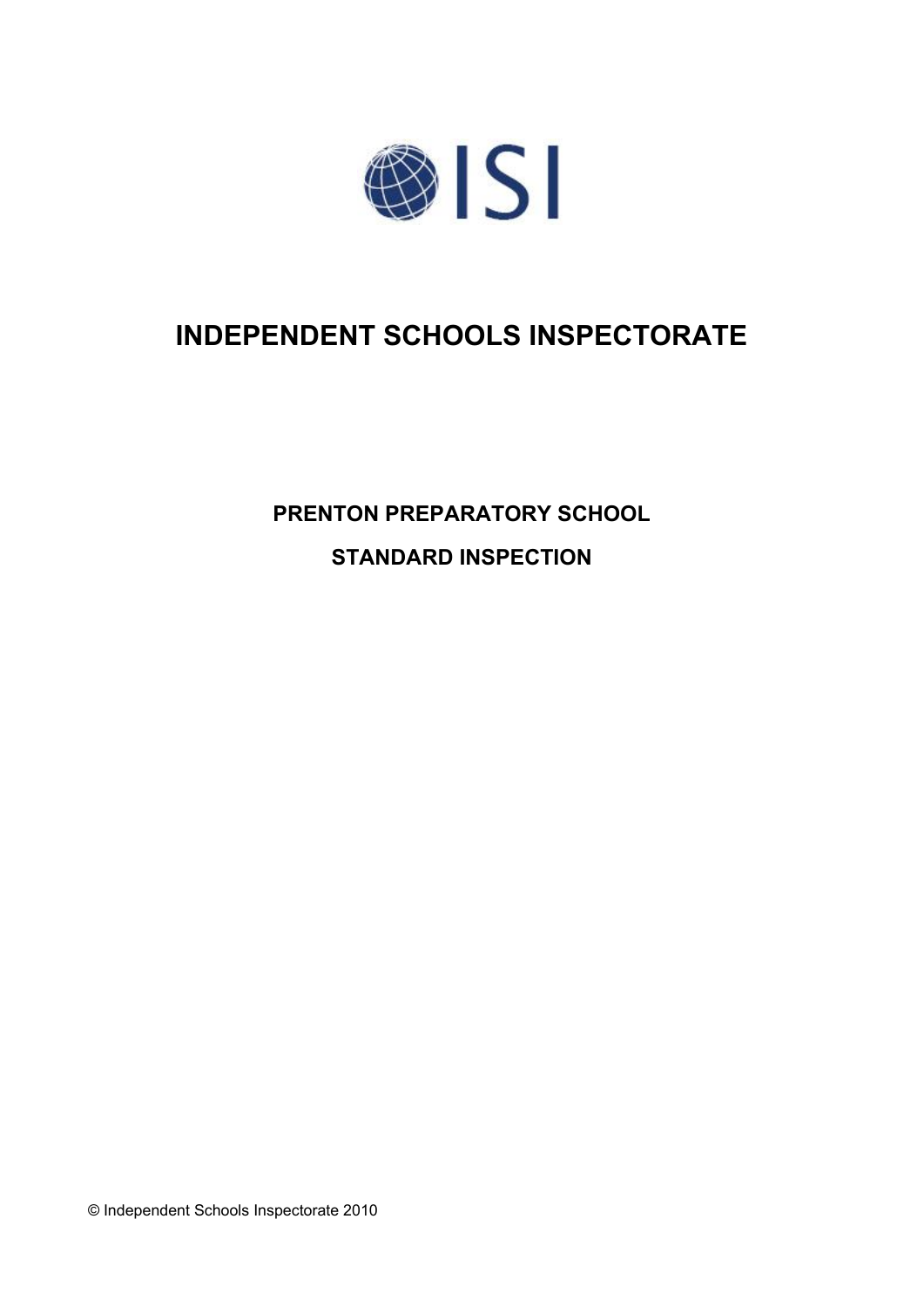# **INDEPENDENT SCHOOLS INSPECTORATE**

# **Prenton Preparatory School**

| <b>Full Name of School</b>    | <b>Prenton Preparatory School</b>                                                                                     |                |            |    |  |
|-------------------------------|-----------------------------------------------------------------------------------------------------------------------|----------------|------------|----|--|
| <b>DfE Number</b>             | 344/6005                                                                                                              |                |            |    |  |
| <b>EYFS Number</b>            | EY37718                                                                                                               |                |            |    |  |
| Address                       | <b>Prenton Preparatory School</b><br><b>Mount Pleasant</b><br>Oxton<br><b>Birkenhead</b><br>Wirral<br><b>CH43 5SY</b> |                |            |    |  |
| <b>Telephone Number</b>       | 0151 652 3182                                                                                                         |                |            |    |  |
| Fax Number                    | 0151 653 7428                                                                                                         |                |            |    |  |
| <b>Email Address</b>          | enquiry@prentonprep.co.uk                                                                                             |                |            |    |  |
| Head teacher                  | <b>Mr Michael Jones</b>                                                                                               |                |            |    |  |
| Proprietors                   | Mr Michel and Mrs Noirin Aloé                                                                                         |                |            |    |  |
| Age Range                     | $2\frac{1}{2}$ to 11                                                                                                  |                |            |    |  |
| <b>Total Number of Pupils</b> | 104                                                                                                                   |                |            |    |  |
| <b>Gender of Pupils</b>       | Mixed (58 boys; 46 girls)                                                                                             |                |            |    |  |
| Numbers by Age                | 0-2 (EYFS):                                                                                                           | $\overline{4}$ | $5 - 11$ : | 74 |  |
|                               | 3-5 (EYFS):                                                                                                           | 26             |            |    |  |
| Number of Day Pupils          | Total:                                                                                                                | 104            |            |    |  |
| <b>EYFS Gender</b>            | Mixed (10 boys; 20 girls)                                                                                             |                |            |    |  |
| Inspection dates              | 12 Oct 2010 to 13 Oct 2010                                                                                            |                |            |    |  |
|                               | 08 Nov 2010 to 10 Nov 2010                                                                                            |                |            |    |  |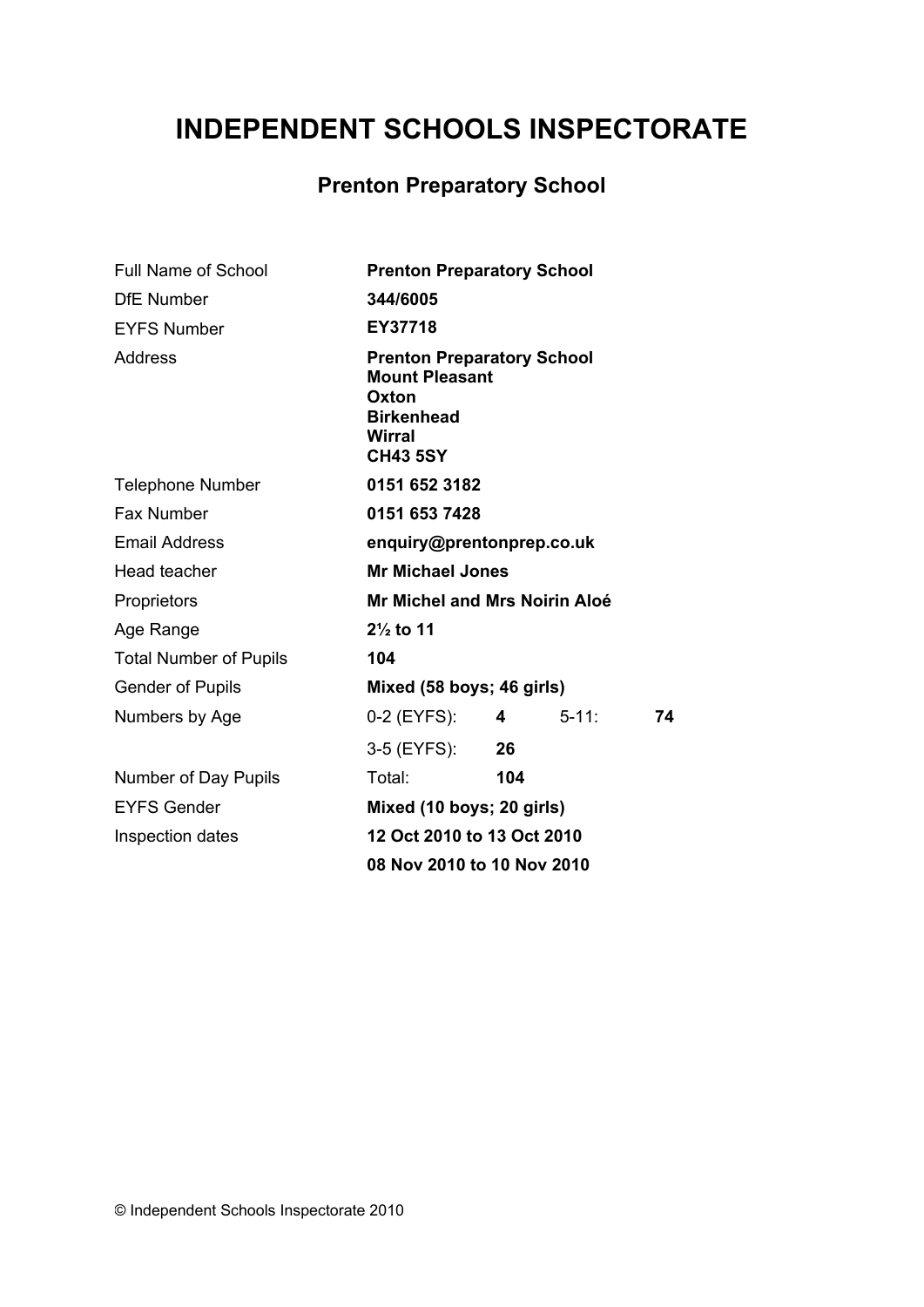# **PREFACE**

This inspection report follows the STANDARD *ISI schedule.* The inspection consists of two parts: an INITIAL two-day inspection of regulatory requirements followed by a three-day FINAL (team) inspection of the school's broader educational provision. The previous ISI inspection was in November 2004.

The Independent Schools Inspectorate (ISI) is the body approved by the Government for the purpose of inspecting schools belonging to the Independent Schools Council (ISC) Associations and reporting on compliance with the Education (Independent School Standards) (England) Regulations 2010\*. The range of these Regulations is as follows.

- (a) Quality of education provided (curriculum)
- (b) Quality of education provided (teaching)
- (c) Spiritual, moral, social and cultural development of pupils
- (d) Welfare, health and safety of pupils
- (e) Suitability of staff, supply staff and proprietors
- (f) Premises and accommodation
- (g) Provision of information
- (h) Manner in which complaints are to be handled

\*These Standards Regulations replace those first introduced on 1 September 2003.

Legislation additional to Part 3, Welfare, health and safety of pupils, is as follows.

- (i) The Special Educational Needs and Disability Act (SENDA).
- (ii) Race, gender and sexual discrimination legislation.
- (iii) Corporal punishment.

The inspection was also carried out under the arrangements of the ISC Associations for the maintenance and improvement of the quality of their membership.

ISI is also approved to inspect the Early Years Foundation Stage (EYFS), which was introduced in September 2008 and applies to all children in England from birth to 31<sup>st</sup> August following their fifth birthday. This report evaluates the extent to which the setting fulfils the requirements of the Early Years Foundation Stage Statutory Framework published by the Department for Children, Schools and Families (DCSF) and follows the requirements of the Childcare Act 2006 as subsequently amended.

The inspection of the school is from an educational perspective and provides limited inspection of other aspects, though inspectors will comment on any significant hazards or problems they encounter which have an adverse impact on children. The inspection does not include:

- (i) an exhaustive health and safety audit
- (ii) an in-depth examination of the structural condition of the school, its services or other physical features
- (iii) an investigation of the financial viability of the school or its accounting procedures
- (iv) an in-depth investigation of the school's compliance with employment law.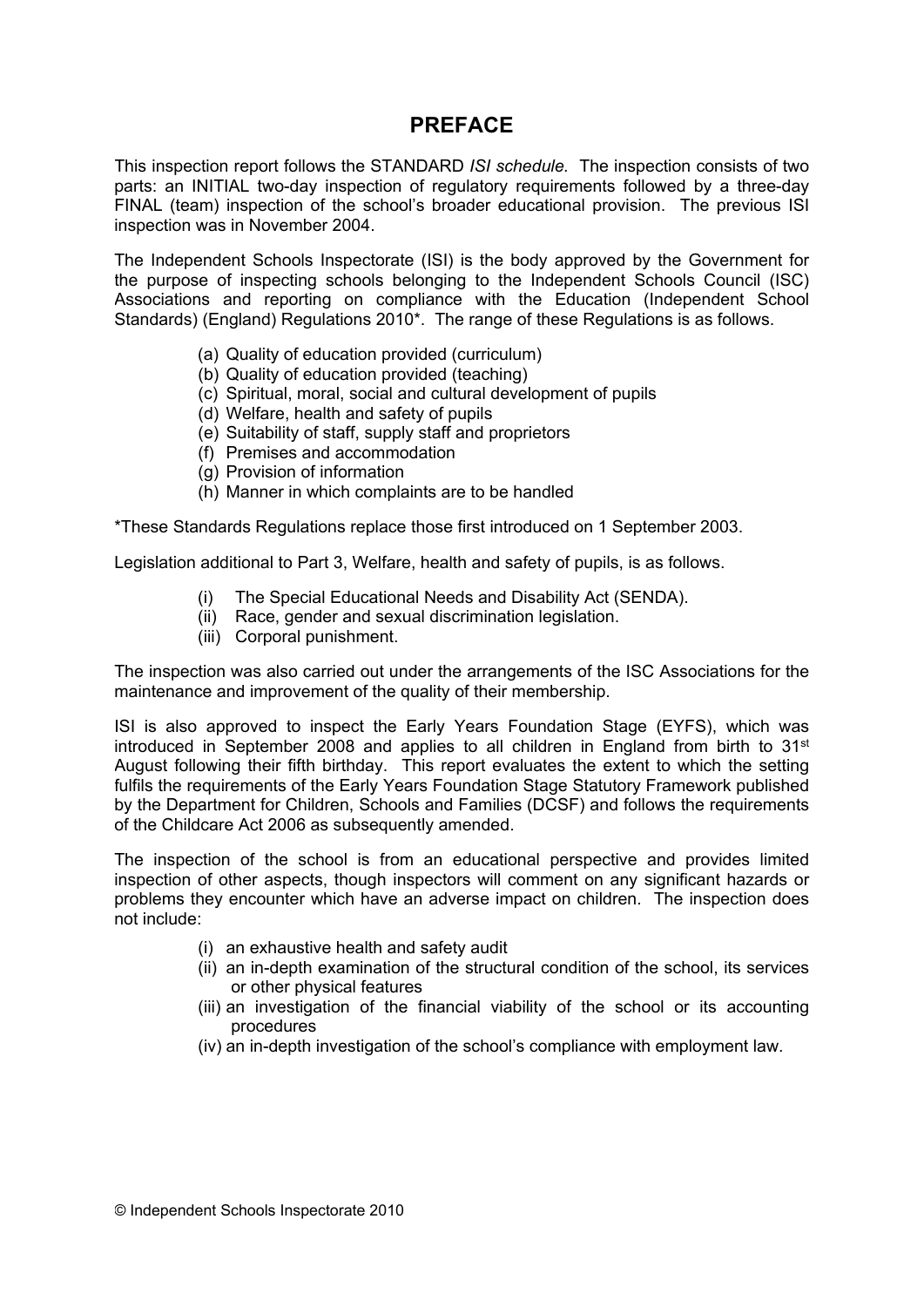# **CONTENTS**

| 1           | THE CHARACTERISTICS OF THE SCHOOL                                                                                                                            | 1      |
|-------------|--------------------------------------------------------------------------------------------------------------------------------------------------------------|--------|
| $\mathbf 2$ | THE SUCCESS OF THE SCHOOL                                                                                                                                    | 2      |
| (a)         | <b>Main findings</b>                                                                                                                                         | 2      |
|             | (b) Action points                                                                                                                                            | 3      |
|             | (i) Compliance with regulatory requirements                                                                                                                  | 3      |
|             | (ii) Recommendations for further improvement                                                                                                                 | 3      |
| 3           | THE QUALITY OF ACADEMIC AND OTHER ACHIEVEMENTS                                                                                                               | 4      |
| (a)<br>(b)  | The quality of the pupils' achievements and their learning, attitudes and skills<br>The contribution of curricular and extra-curricular provision (including | 4      |
|             | community links of benefit to pupils)<br>The contribution of teaching                                                                                        | 4<br>5 |
| (c)         |                                                                                                                                                              |        |
| 4           | THE QUALITY OF THE PUPILS' PERSONAL DEVELOPMENT                                                                                                              | 7      |
| (a)         | The spiritual, moral, social and cultural development of the pupils                                                                                          | 7      |
| (b)         | The contribution of arrangements for welfare, health and safety                                                                                              | 8      |
| 5           | THE EFFECTIVENESS OF GOVERNANCE, LEADERSHIP AND<br><b>MANAGEMENT</b>                                                                                         | 9      |
| (a)         | The quality of governance                                                                                                                                    | 9      |
| (b)         | The quality of leadership and management                                                                                                                     | 9      |
| (c)         | The quality of links with parents, carers and guardians                                                                                                      | 10     |
| 6           | THE EFFECTIVENESS OF THE EARLY YEARS FOUNDATION<br><b>STAGE</b>                                                                                              | 11     |
|             | (a) The overall effectiveness of the early years provision – how well the school<br>meets the needs of children in the Early Years Foundation Stage          | 11     |
| (b)         | The effectiveness of the leadership and management of the Early Years<br><b>Foundation Stage</b>                                                             | 11     |
| (c)         | The quality of the provision in the Early Years Foundation Stage                                                                                             | 11     |
| (d)         | Outcomes for children in the Early Years Foundation Stage                                                                                                    | 12     |
|             | <b>INSPECTION EVIDENCE</b>                                                                                                                                   | 13     |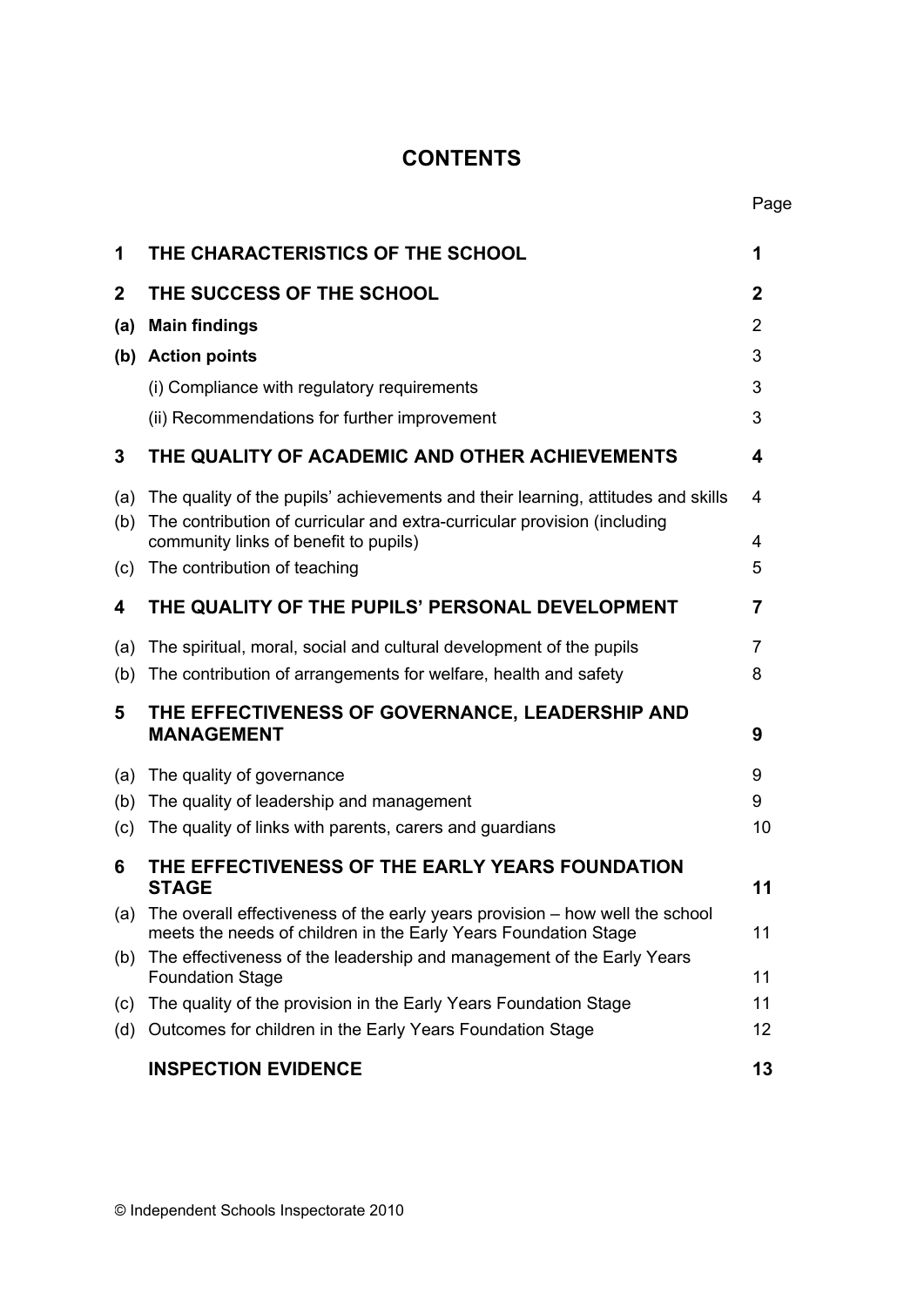## **1. THE CHARACTERISTICS OF THE SCHOOL**

- 1.1 Prenton Preparatory School is an independent co-educational day school for 104 pupils aged from two to eleven. It was founded in Prenton in 1935 and moved to its present site in Oxton in 1974. In the heart of a conservation area, the school building stands in mature gardens which provide a playground and lawned area for the pupils. The Early Years Foundation Stage (EYFS) is situated within the main school building. It consists of a pre-school and kindergarten class, and is attended by thirty children, fifteen of whom attend on a part-time basis.
- 1.2 The school is a family-owned proprietorial school. The two proprietors and the headteacher form both the governing body and the senior management team. The school aims to cater for the educational and emotional needs of the pupils in a caring, nurturing, disciplined and stimulating environment, liaising closely with the parents to the benefit of the individual child. In addition, it seeks to equip children to take their place in a multi-cultural society as confident, polite, compassionate and tolerant individuals, thus reflecting the Christian ethos of the school. Since the last inspection in November 2004 the proprietors, who were principal and head at that time, have appointed a headteacher to undertake the day-to-day management of the school.
- 1.3 Pupils come from a variety of social and cultural backgrounds, most belonging to families in professional or business occupations. The school's ability profile, as indicated by standardised tests, is above the national average, with a wide spread of ability in all classes. The school uses National Curriculum tests in Years 2 and 6 and most of its pupils obtain places in the senior schools of their choice.
- 1.4 No pupil has been identified as requiring a statement of special educational needs (SEN). Two pupils have been identified as having English as an additional language (EAL), and receive support within the school, and six pupils receive support for learning difficulties and/or disabilities (LDD).
- 1.5 National Curriculum nomenclature is used throughout this report to refer to year groups in the school. The year group nomenclature used by the EYFS setting and its National Curriculum (NC) equivalence is shown in the following table.

| School       | NC name        |
|--------------|----------------|
| Pre-School   | <b>Nursery</b> |
| Kindergarten | Reception      |

#### *Early Years Foundation Stage Setting*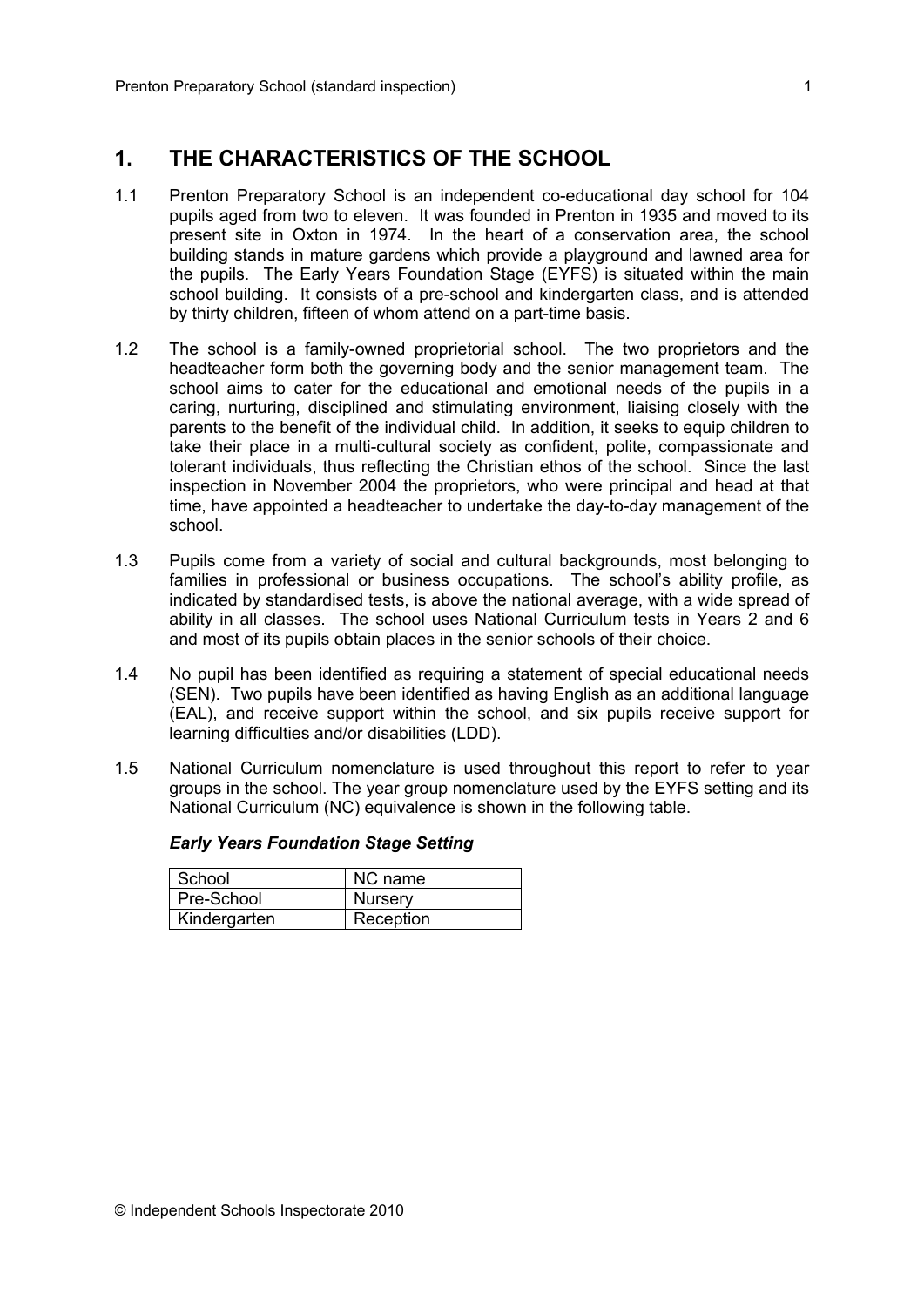## **2. THE SUCCESS OF THE SCHOOL**

#### **2.(a) Main findings**

- 2.1 From the EYFS onwards, pupils of all abilities and needs are successful in their learning and personal development. The school fully meets its aim to prepare them for their senior schools. In their academic study, pupils make good progress towards the school's aim of fulfilling their potential, and their achievements are notable in English, mathematics, music and swimming. The pupils' overall success is promoted by good teaching, by their positive attitudes, and by the breadth and variety of their curricular and extra-curricular experiences.
- 2.2 The pupils' strong personal qualities are fostered by the friendly atmosphere of the school. Pupils develop well morally, happy to obey the school rules and aware of the needs of others. Pupils' social qualities are excellent; they behave in an emotionally mature manner towards other individuals and the community at large. Pupils leave the school as well balanced personalities. The high-quality pastoral care and the excellent example set by the staff provide a happy and purposeful educational experience.
- 2.3 The ethos of the school is clearly overseen by the headteacher and the proprietors, who are committed to the fulfilment of the school's aims financially, practically and personally. At the time of the initial visit the school had no three-year accessibility plan for those with specific learning or physical needs. This has now been rectified. The school does not provide the appropriate ratio of washbasins to toilets within the EYFS. Good progress has been made in fulfilling the recommendations of the previous inspection. The overall balance of the curriculum is now good, and teaching and learning have been strengthened by the development of the assessment and recording of pupils' progress in most subjects. The introduction of curriculum co-ordinators has been successful, but their role in monitoring development in their subject is not yet fully developed. Good use is made of ICT to support learning across all subjects. Close parental contact helps to foster the strong family atmosphere. Parents' replies to the pre-inspection questionnaires were highly favourable throughout the school. A small number of parents reported that they consider support for those pupils with learning difficulties to be insufficient. The inspection findings do not support this view.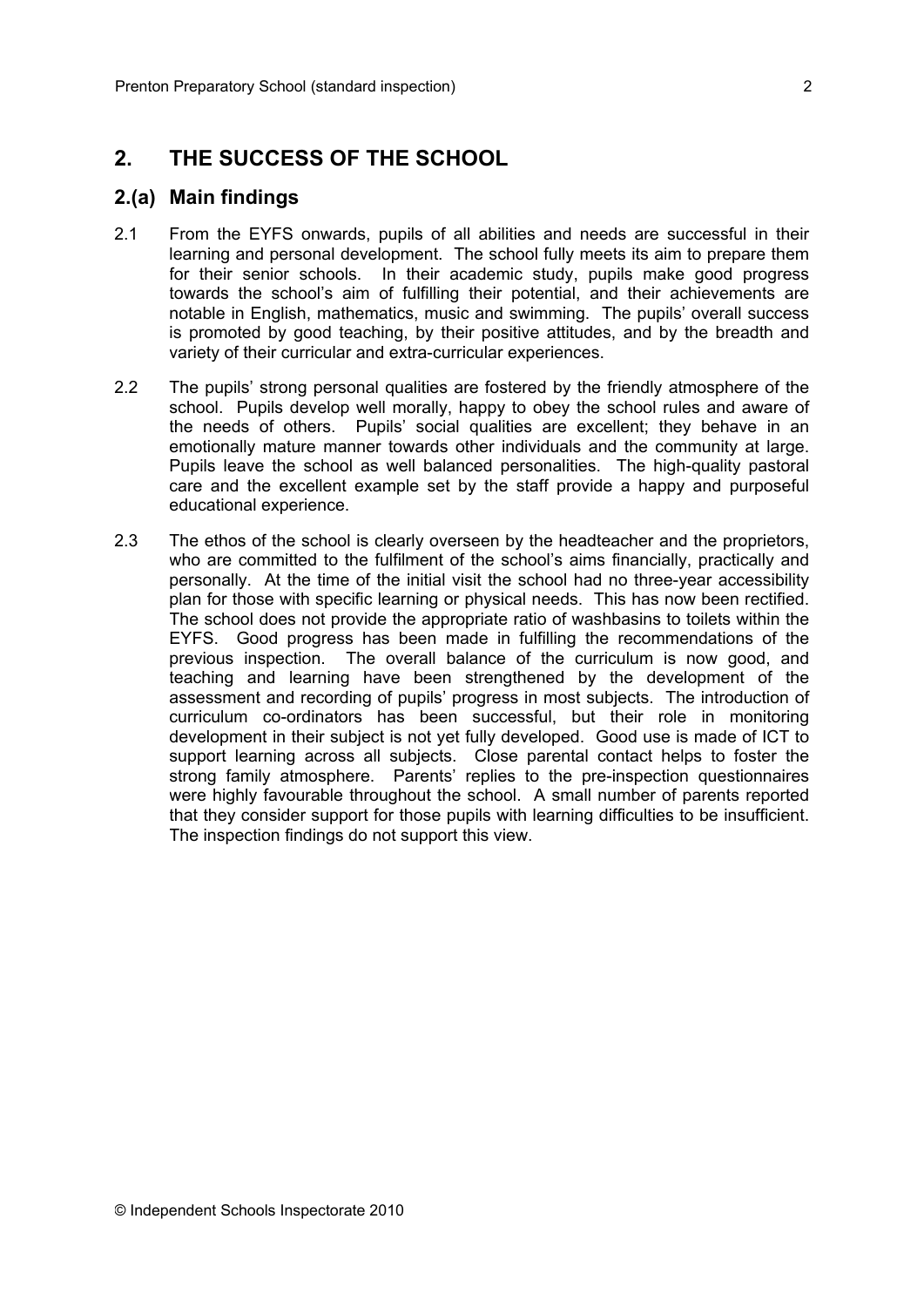#### **2.(b) Action points**

#### **(i) Compliance with regulatory requirements**

(The range of the Independent School Standards Regulations is given in the Preface)

- 2.4 At the time of the initial visit, the school did not meet all the requirements of the Independent School Standards Regulations 2010, and therefore it was required to:
	- provide the appropriate ratio of washbasins to toilets within the EYFS [Part 5, paragraph 23 (j), under Premises and accommodation);
	- devise a three-year accessibility plan [under The Special Educational Needs and Disability Act 2001].
- 2.5 At the time of the final team visit, the school had rectified one of the above shortcomings, as noted in the text of the report.
- 2.6 However, the following requirement remains unresolved, and therefore the school must:
	- provide the appropriate ratio of washbasins to toilets within the EYFS [Part 5, paragraph 23 (j), under Premises and accommodation)].
- 2.7 See the end of the Early Years Foundation Stage section 6 for the inspection findings in relation to the requirements of the Childcare Act 2006 for children under three.

#### **(ii) Recommendations for further improvement**

- 2.8 In addition to the above regulatory action point, the school is advised to make the following improvements.
	- 1. Share best practice in teaching across the curriculum and age groups.
	- 2. Further develop the role of subject co-ordinators, especially in leadership and monitoring the curriculum.
	- 3. Streamline, prioritise and cost the school's development plan.
	- 4. Implement more formal systems for monitoring the quality of the EYFS.
	- 5. Develop planning in the EYFS to include individual children's "next steps" across the six areas of learning.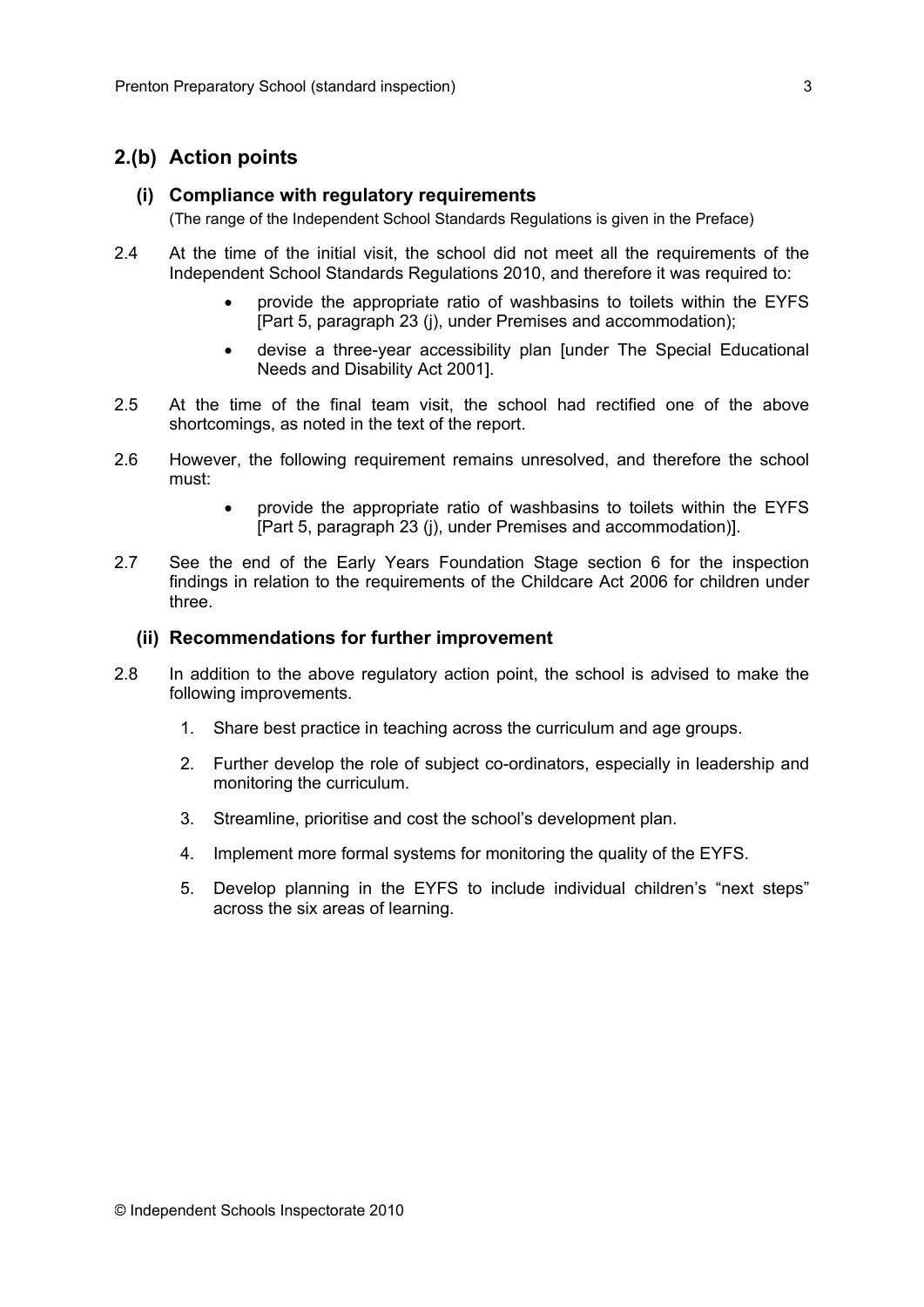## **3. THE QUALITY OF ACADEMIC AND OTHER ACHIEVEMENTS**

### **3.(a) The quality of the pupils' achievements and their learning, attitudes and skills**

- 3.1 From the EYFS onwards pupils are successful in their learning and the school is making good progress towards its aim to encourage the pupils' to fulfil their academic potential. The pupils' attainment is good, and they make at least good progress over time in relation to their ability profile, which is above the national average. Pupils display strong literacy skills, and from an early age write competently. Since the last inspection, the school has placed a greater emphasis on creative writing, which is of a high standard, beautifully presented and displayed. Pupils develop excellent numeracy skills; in mental arithmetic younger pupils confidently demonstrated their impressive mental arithmetic skills and their clear understanding of addition and number sequences. Information and communication technology (ICT) skills have improved since the last inspection, and pupils are well able to use ICT in support of their studies across the curriculum. Pupils are articulate and enjoy opportunities to speak in front of the whole school, for example, during an assembly led by older pupils. They are creative, and art work of a high standard is displayed in classrooms and in key areas around the school.
- 3.2 The following analysis uses the national data for the years 2007-2009. These are the most recent three years for which comparative statistics are currently available. Results in national tests at the ages of 7 and 11 have been above the national average for maintained primary schools. The results of standardised tests show that pupils make good progress in relation to their abilities, and the overall attainment of pupils was found to be good in lessons as well as in their written work. Most higherattaining pupils make similar progress to their peers. Pupils also do very well in entrance examinations to local selective secondary schools. Pupils with special educational needs make good progress in most lessons, with rapid progress being made when they receive individual support.
- 3.3 Pupils achieve a considerable success in a range of activities outside the classroom. They achieve high standards in both music and dance examinations and enjoy considerable success in local music festivals. They participate in competitive sports and are exceptionally successful in swimming and water polo at both regional and national levels. Pupils are enthusiastic and feel proud to represent their school at such a high level. Their success in academic work, sport, music, dance and drama owes much to their positive attitudes, the opportunities provided by the broad curriculum and the good quality of the teaching they receive. Their behaviour is extremely good and they enjoy excellent relationships among themselves and with staff.

## **3.(b) The contribution of curricular and extra-curricular provision (including community links of benefit to pupils)**

3.4 The school offers its pupils a good curriculum which supports pupils' achievements well. The curriculum fulfils the aim of the school to prepare pupils for the next stage of their education and is carefully planned with the specific ages and needs of the pupils in mind. The school has responded to the criticism of too narrow a focus on core subjects made in the previous report and has developed its curriculum by broadening the range of subjects, so that it covers all the requisite areas of learning including effective personal, social and health education (PSHE).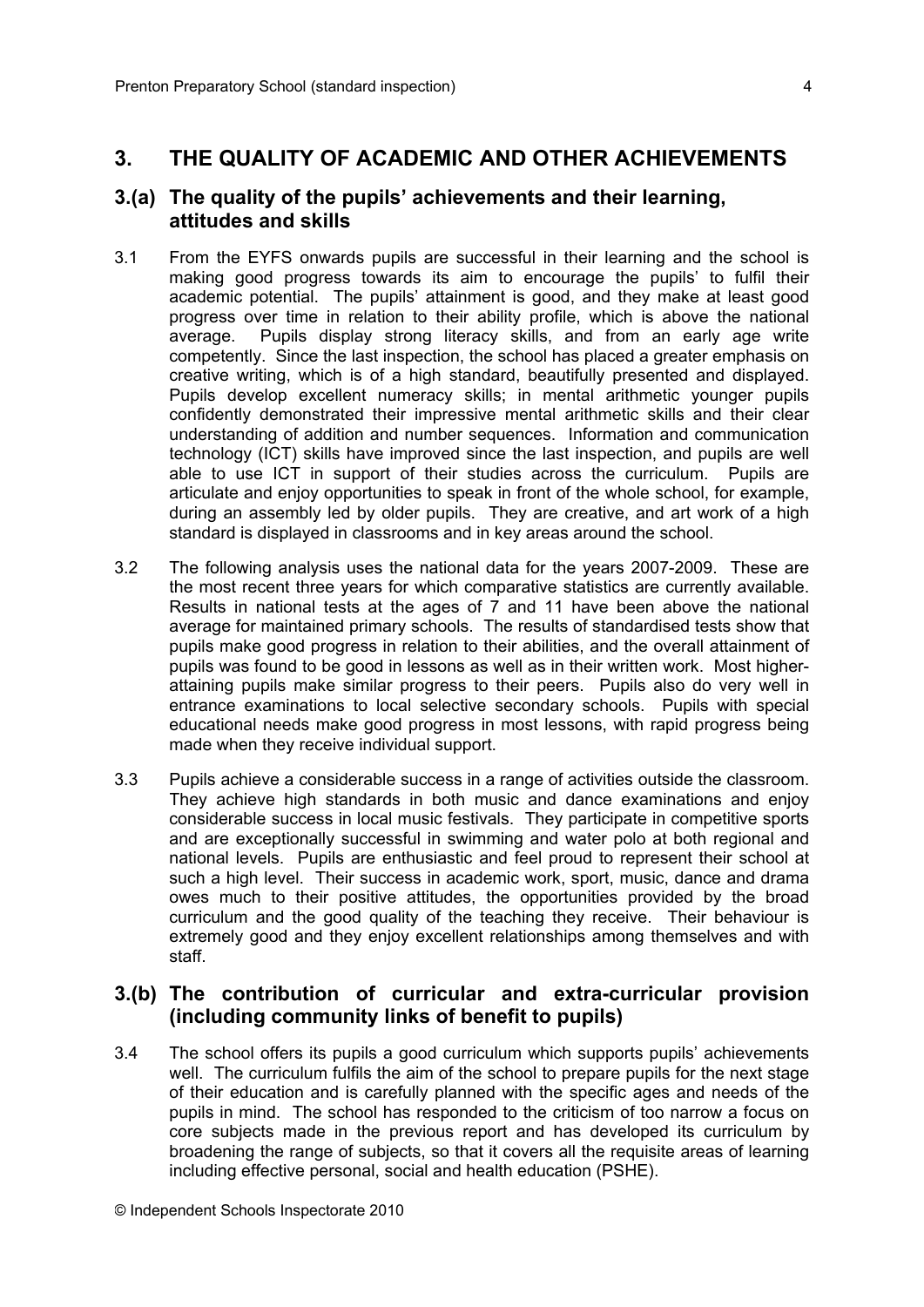- 3.5 The balance of the curriculum, with its generous provision for core subjects, enables pupils to achieve particularly high standards in English and mathematics. The curriculum is enhanced by the teaching of French from the EYFS and swimming from Year 1. ICT is used effectively to enhance teaching and learning in all subjects.
- 3.6 The curriculum is well-planned, ensuring continuity of education and progress in all subjects for all ages, abilities and needs. Pupils with LDD are supported well by individual education plans and a policy for in-class assistance and supplemented for a few by specialist help. Pupils with EAL are well provided for within the school. Gifted and talented pupils have been identified and extension activities, are available to meet their needs.
- 3.7 The school provides a good range of extra-curricular activities which are well supported by pupils and provide opportunities for them to pursue many interests. Music, dance and speech and drama clubs offer creative outlets, whilst karate, netball and football activities provide opportunities to develop strong physical skills. The computer and 'Mad Science' clubs enable pupils to develop inventive ideas and to extend and explore work covered in the classroom. The pupils' cultural education is extended by visits to local places of historical and artistic interest, and drama, art and music are combined in school productions. Visitors offer enrichment opportunities for the pupils; for example, professional research scientists have visited the school to illustrate the properties of liquid nitrogen, and speakers address older children on issues related to sex education and drugs misuse. Pupils benefit from strong links with the local community including a local church and a children's hospice. Their horizons are extended by charity collections to support a number of national and international charities.

#### **3.(c) The contribution of teaching**

- 3.8 Teaching is good overall and enables pupils of all abilities to achieve well. In most lessons the positive relationship between teachers and pupils and the teachers' enthusiasm and encouragement play a strong role in enabling pupils to make good progress. The teachers' subject knowledge is invariably strong. Resources, including those for the teaching of ICT, are good overall, and where these are used well by teachers, for example the use of an interactive whiteboard in a science lesson to illustrate the workings of the jet engine, they have a positive impact on pupils' learning and progress.
- 3.9 Many lessons are characterised by a brisk pace and effective time management, with clear learning objectives and criteria for success identified and shared with the pupils at the start of each lesson. The plenary sessions in these lessons provide pupils with the information on how successful they have been, and what they now need to do to move their learning forward. In some lessons, pupils develop their independent learning skills more slowly when time is not managed well and activities are over-directed. In the most successful lessons, teaching is inspiring and imaginative, demonstrating an understanding of individual learning needs and styles, and encouraging pupils to think for themselves, enabling them to develop their knowledge, understanding and skills well.
- 3.10 Staff know their pupils well and are committed to supporting and providing them with generous levels of individual help, which is in keeping with the school's aim to provide a nurturing environment. Planning at all levels is thorough, and the collation and analysis of standardised test results and assessment data is used effectively to indicate where pupils are making good progress and to highlight cases where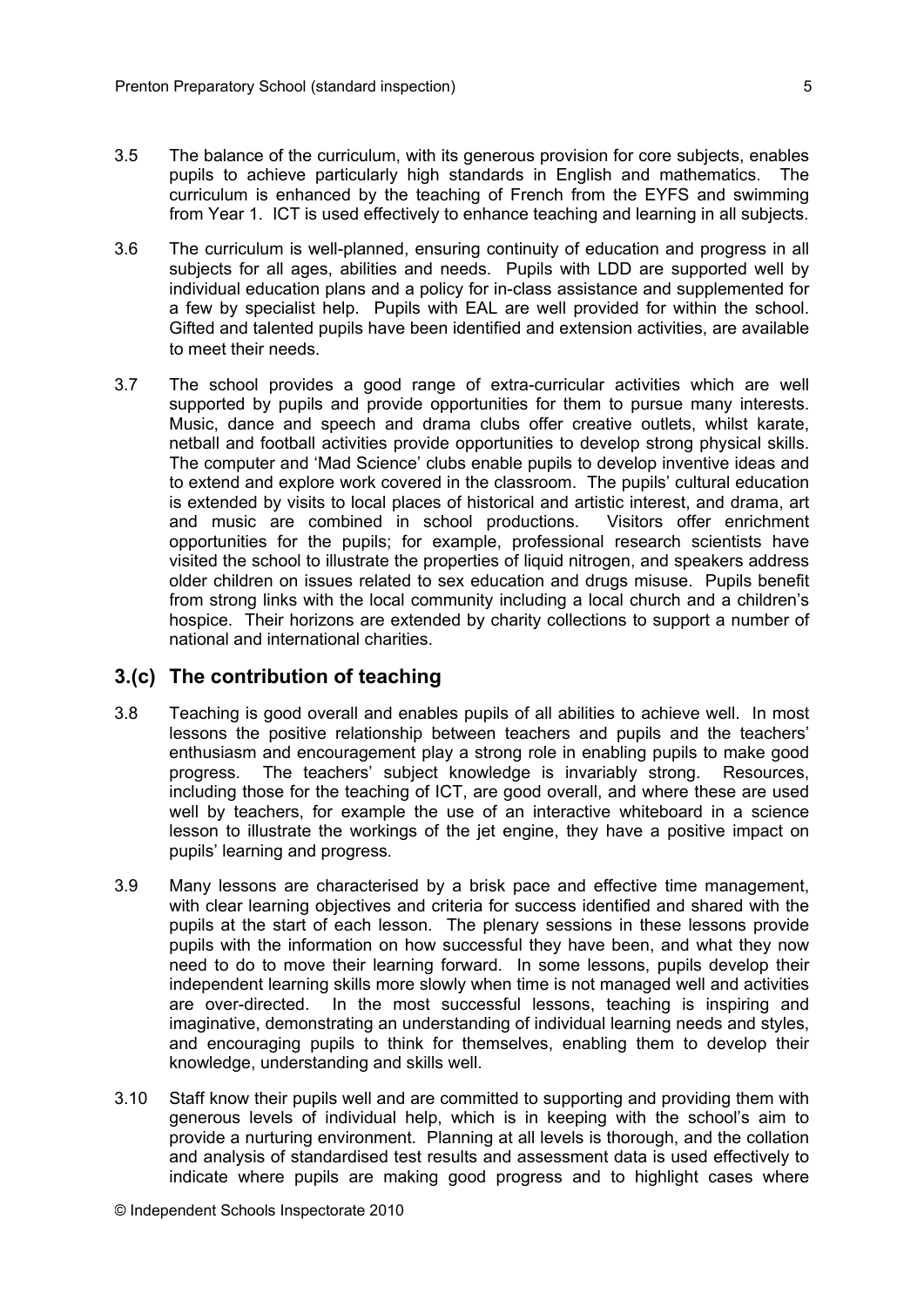progress falls short of expectations. The marking of pupils' work is regular and thorough, and includes encouraging comments. Since the previous inspection, ICT is well used to support teaching and learning across all areas of the curriculum, and teachers assess, record and track pupils' progress in most subjects. These teachers assess, record and track pupils' progress in most subjects. improvements meet the recommendations of the report on that inspection.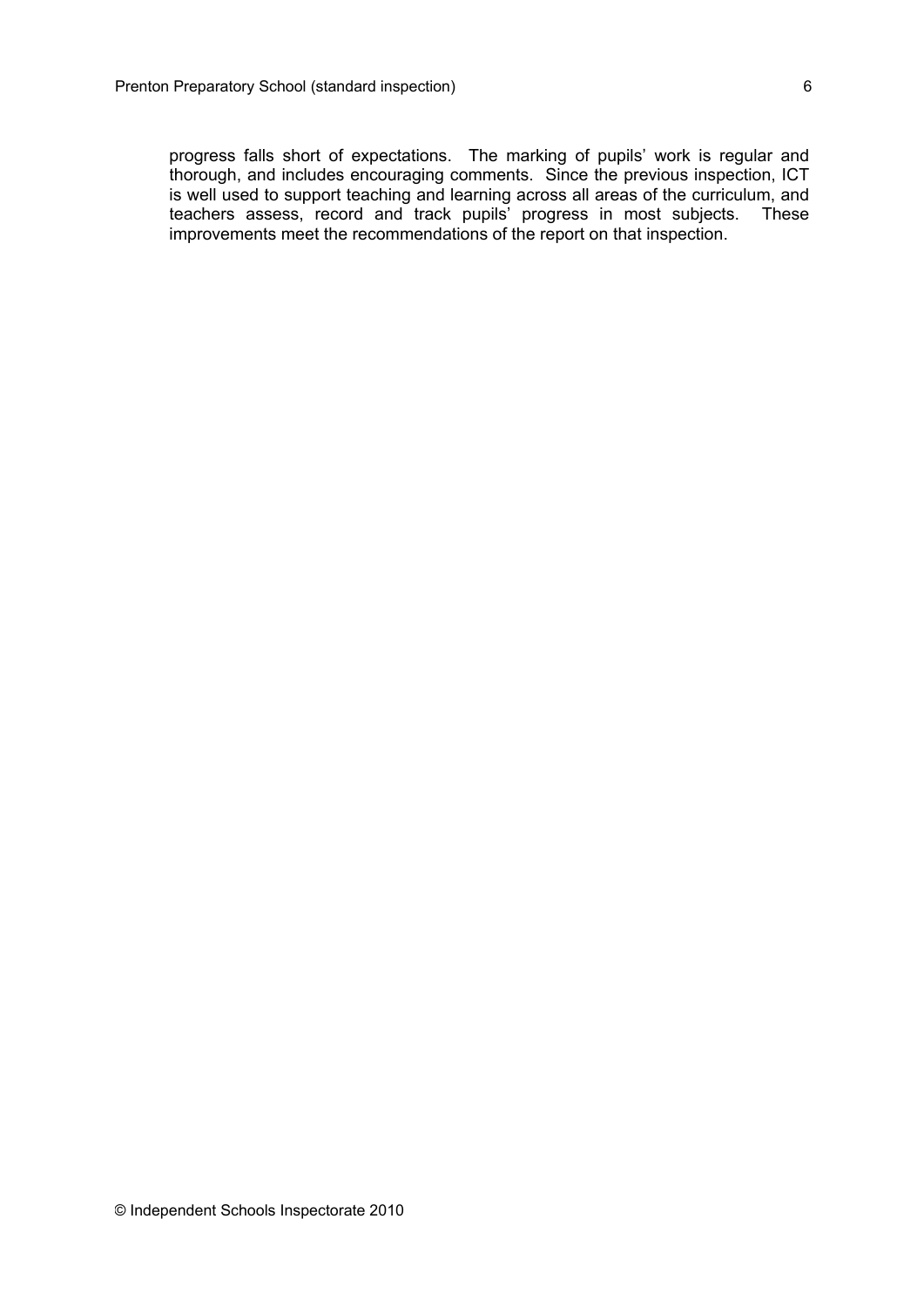## **4. THE QUALITY OF THE PUPILS' PERSONAL DEVELOPMENT**

#### **4.(a) The spiritual, moral, social and cultural development of the pupils**

- 4.1 Pupils of all ages, including the children in the EYFS, have well-developed personal qualities and are friendly and confident. The school is successful in its aim to promote strong spiritual, moral, social and cultural development.
- 4.2 Pupils have a well-developed sense of the spiritual. They have a strong sense of identity and self-worth which is encouraged through the PSHE programme, through opportunities to have roles of responsibility and through the clearly-defined and wellunderstood systems of praise and reward. Spiritual development is encouraged by regular assemblies where they sing well and enter into the spirit of the occasion. Appreciation of the seasons is enhanced through the time spent on nature studies in the school grounds. For example, younger pupils displayed a sense of awe and wonder when examining the recently constructed intricate insect houses in the school garden. They respond reflectively to the joy and sorrow in the stories they encounter and have sympathy for victims of bullying and hardship. Older pupils were visibly moved by a Remembrance Day assembly.
- 4.3 Strong moral awareness is at the heart of the life of the school, and pupils of all ages clearly understand that their actions have consequences. They distinguish between right and wrong effectively. Pupils are very clear about the difference their support makes to the lives of those less fortunate than themselves, and are enthusiastic when raising money for their chosen charities. They organise events such as a Bonfire Night treats sale to raise money for a local children's hospice.
- 4.4 The pupils' social development is excellent. They interact with each other with tolerance and mutual respect. Effective leadership skills are shown in response to opportunities for responsibility which Year 6 pupils have in houses, sports teams and through helping younger pupils. Pupils of all ages clearly support each other well, valuing the varied strengths and qualities within the peer group. Older pupils take a mature responsibility for the younger pupils, both through the structure of friendship groups and the house system, and less formally in the playground and around the school. Pupils have a good working knowledge of public institutions and services through personal, social and health education (PSHE) lessons.
- 4.5 Pupils have a strong appreciation of, and respect for, their own and other cultures and they have a tolerant attitude towards those from cultural backgrounds different from their own, both among their fellow pupils and in the wider community. They have a well-developed knowledge of a number of major faiths and are able to talk both about the differences between them, and those features they have in common. An interesting programme of educational visits enriches the pupils' knowledge and appreciation of their own traditions and cultures. Pupils say they are excited by and value the many opportunities they have to experience a diverse range of modern culture on school trips and expeditions. Involvement in concerts, learning about famous artists, and taking part in and watching drama productions add depth to their cultural experiences.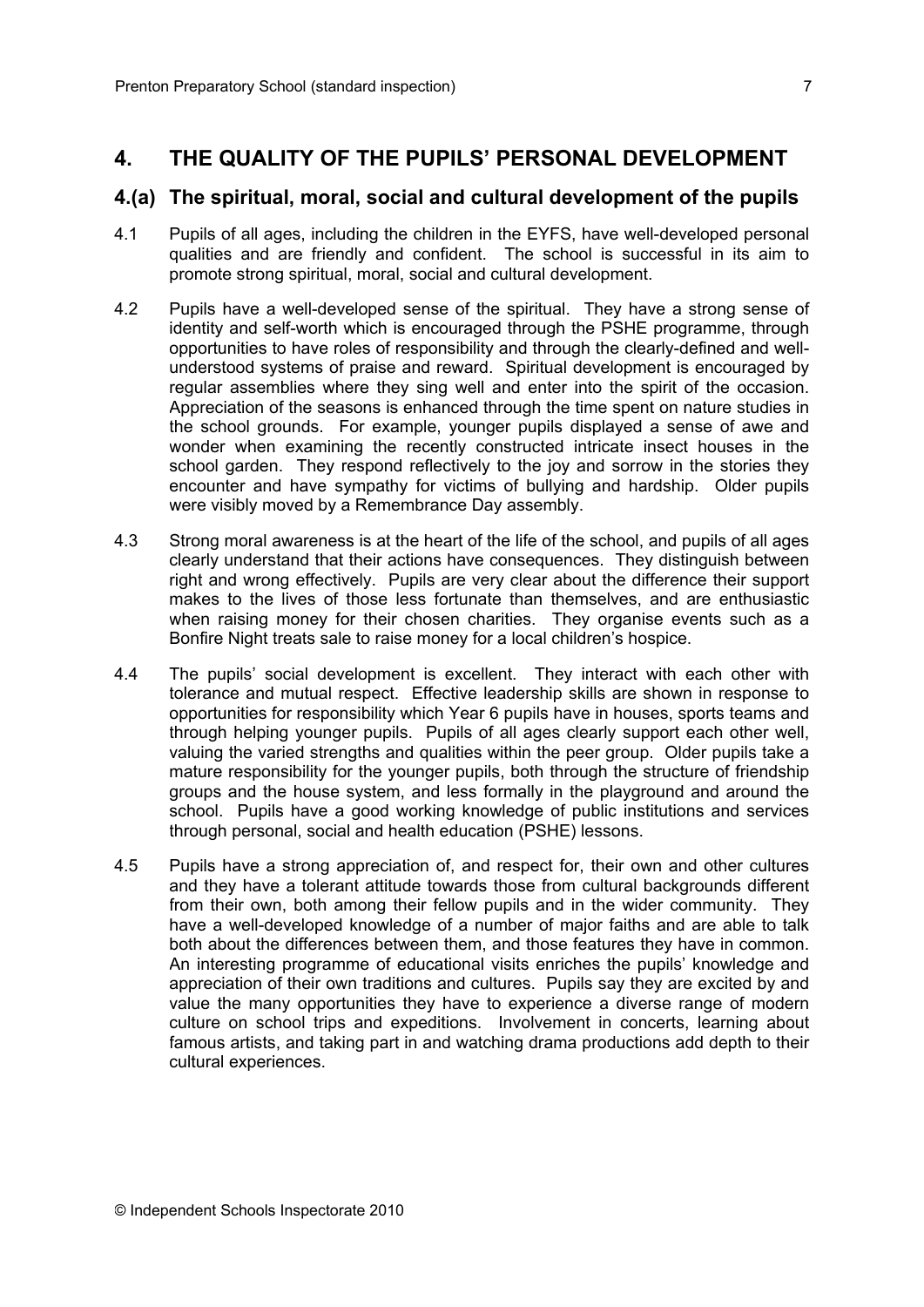### **4.(b) The contribution of arrangements for welfare, health and safety**

- 4.6 The school provides a safe environment. The pastoral care of pupils is excellent and staff provide outstanding support and guidance for all pupils, fostering their personal development extremely well in line with the school's aims. The arrangements for the care of pupils, based upon the form teacher, are clear and effective. Staff discuss individual pupils' concerns at staff meetings and detailed written records are kept. The pastoral care of the staff strongly supports the personal development of the pupils and enables them to grow into well balanced personalities.
- 4.7 The school has clear behaviour and anti-bullying policies and pupils are confident that the staff would quickly deal with any unacceptable behaviour. Frequent opportunities are taken in class and assemblies to reinforce positive attitudes to behaviour and mutual care and responsibility between pupils.
- 4.8 The school takes its responsibility for child protection very seriously through the careful implementation of its thorough policy. Interview panels always include a person trained in safe recruitment. Training for the whole staff in child protection has been carried out and those with responsibilities as designated officers have also received appropriate training for their role. Health and safety policies are comprehensive and regular meetings are held to review their effectiveness. All necessary measures are taken to reduce the risk from fire. Suitably qualified firstaiders are on hand throughout the school. Risk assessments are undertaken of all areas of the school on an annual basis and each outing is separately assessed for risk. The school keeps all necessary records of admissions and attendance and provides suitably for pupils who are ill.
- 4.9 At the time of the initial visit the school had no three-year accessibility plan for those with specific learning or physical needs. This has now been rectified. The school does not provide the appropriate number of washbasins to toilets within the EYFS.
- 4.10 Pupils bring packed lunches from home but are encouraged to develop healthy eating habits and take regular exercise on their timetable.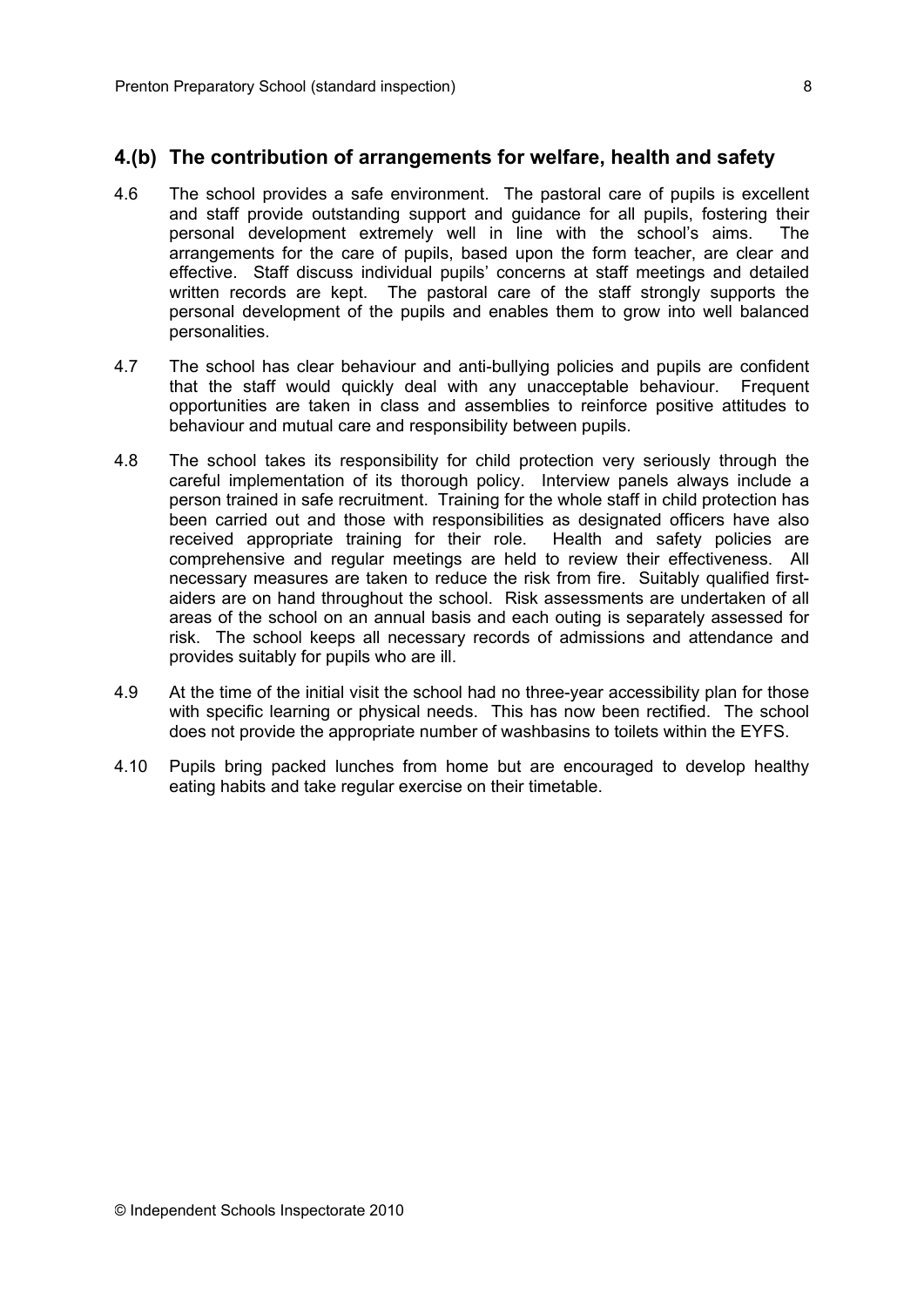## **5. THE EFFECTIVENESS OF GOVERNANCE, LEADERSHIP AND MANAGEMENT**

#### **5.(a) The quality of governance**

- 5.1 The school is well governed by the proprietors, who visit frequently and offer strong support. They provide clear oversight and are fully committed to the school's aims and ethos, financially, practically and personally. They are clear about their legal obligations overall, and take care to see that capable staff are selected and appointment procedures are properly followed. They work closely with the headteacher and are kept well informed by contact with staff, parents and pupils and by direct involvement in matters of child protection, welfare, health and safety. They take a keen interest in educational standards, pastoral matters and the destinations of leavers to their various senior schools.
- 5.2 The proprietors are aware of their responsibilities and are committed to the welfare of the pupils throughout the school. Earlier shortcomings in the provision of a threeyear accessibility plan for those with specific learning or physical needs have now been rectified, and they plan to provide the correct number of washbasins in the early years setting.

#### **5.(b) The quality of leadership and management**

- 5.3 The school, including the EYFS, is well led and effective in ensuring that its aims are well met. The headteacher displays energetic leadership and provides the school with clear educational direction. The success of the leadership and management is reflected in the pupils' strong personal and social skills and their success in gaining entry to the senior schools of their choice.
- 5.4 On a day-to-day basis the school runs very smoothly. Teaching, non-teaching, welfare and administrative staff support the ethos of the school. They work together with the pupils to create a strong sense of community, and take pride and pleasure in the school. The vision of the school community is put forward in a detailed development plan which is evaluated and reviewed regularly. However, the targets in the plan have not been prioritised, nor costed, and are too numerous to enable staff to contribute effectively to the plan's fulfilment. Planning is linked well to the school's aims.
- 5.5 The school has made good progress since the previous inspection. Teaching and learning have been strengthened by a more balanced curriculum, the development of assessment procedures, and by the appointment of co-ordinators for all subjects. The co-ordinators have a clear oversight of their subjects and manage them well overall. However, they do not monitor the quality of teaching and learning effectively within individual subjects. The headteacher has begun the process of appraisal and is aware of the need to define and develop the system and to provide more opportunities to staff for professional development and in-service training in this area.
- 5.6 The appropriate care is taken over all aspects of staff recruitment and induction, and all necessary policies and risk assessments are in place. At the time of the initial visit the school did not have a three-year accessibility plan under the *Special Educational Needs and Disability Act 2001*. This has now been rectified. The management is aware of the shortcomings in the provision of washbasins in the EYFS setting.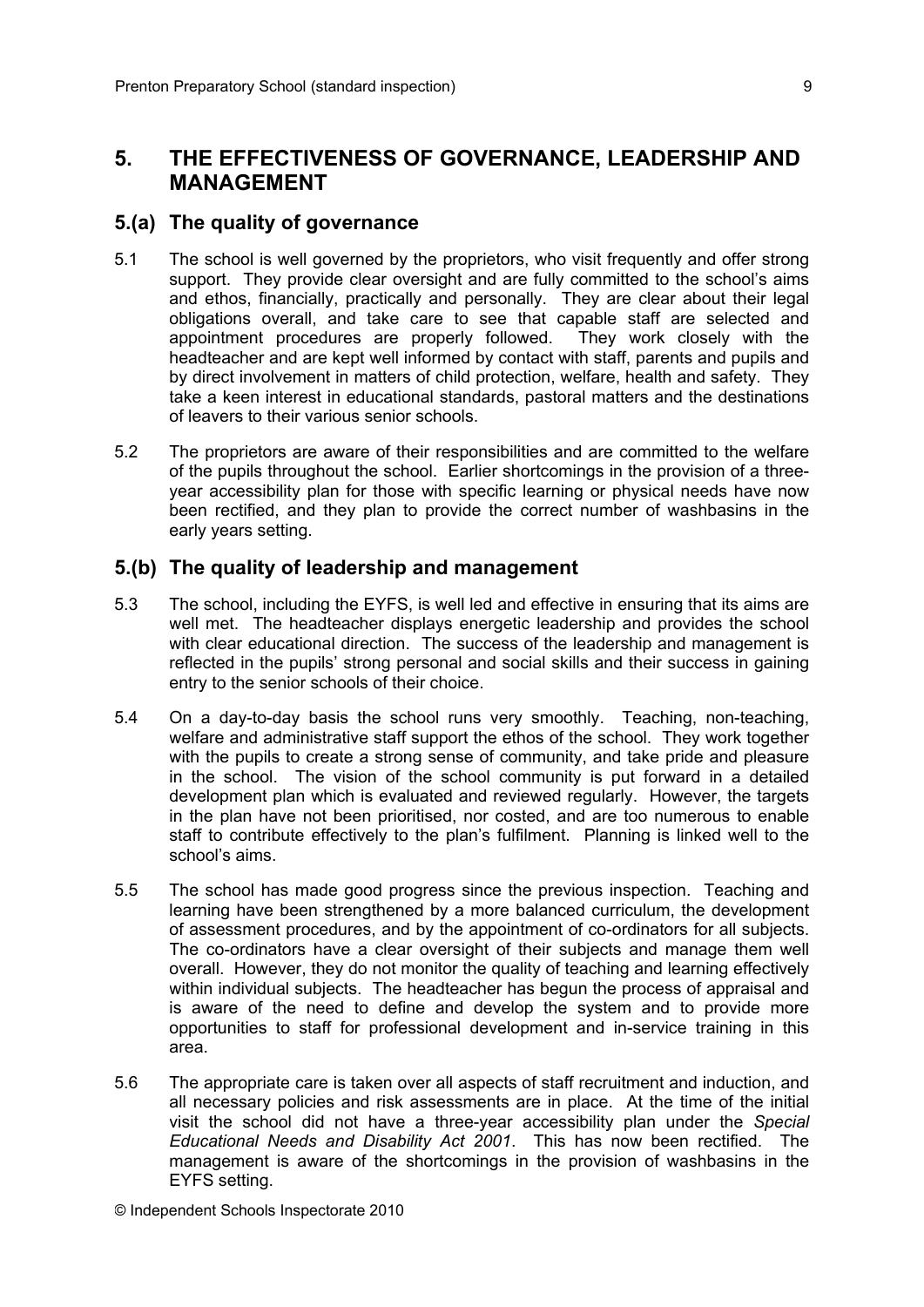### **5.(c) The quality of links with parents, carers and guardians**

- 5.7 The strong links with parents, carers and guardians mentioned at the time of the previous inspection have been maintained and enhanced. The school's aim of forming the best possible relationship with its parents is broadly met, and this contributes well to the education provided. Responses to the pre-inspection questionnaire indicate that the majority of parents are extremely positive about, and supportive of, the school. They commented most favourably on the teaching, on the nurturing care and support that their children receive, and on the high standards they are enabled to achieve. A small number of parents indicated that they consider support for pupils with learning difficulties to be insufficient, but no evidence to support this view was found during the inspection.
- 5.8 Parents have ample opportunity to be involved in the life of the school. The school has a thriving parents association to which all parents belong. The association engages in well-supported social and fund-raising events. Parents are also encouraged to participate in curriculum areas by supporting visits and sporting events and by attending functions.
- 5.9 All necessary information, including policies and procedures, is posted on the school website, and parents of current or prospective pupils are provided with extensive and relevant information about the school. At the start of each academic year parents are invited into school to hear about the curriculum for the year; this is followed by two parents' evenings to discuss their children's progress. Pupils with learning difficulties are closely monitored and their progress is reviewed regularly with parents. Parents receive regular newsletters either by email or as a hard copy if requested and parents of EYFS children also receive an additional foundation stage newsletter each half term. Reports are of good quality, and inform parents of what their children can do and what they need to do next in order to continue to improve. Both parents and pupils are invited to give written feedback on reports.
- 5.10 The school operates an open door policy and parents are encouraged to come into school to discuss any problems. The school has a clear and appropriate complaints procedure. There have been no formal complaints in the past two years, and the school handles any concerns with sensitivity.

**What the school should do to improve is given at the beginning of the report in section 2.**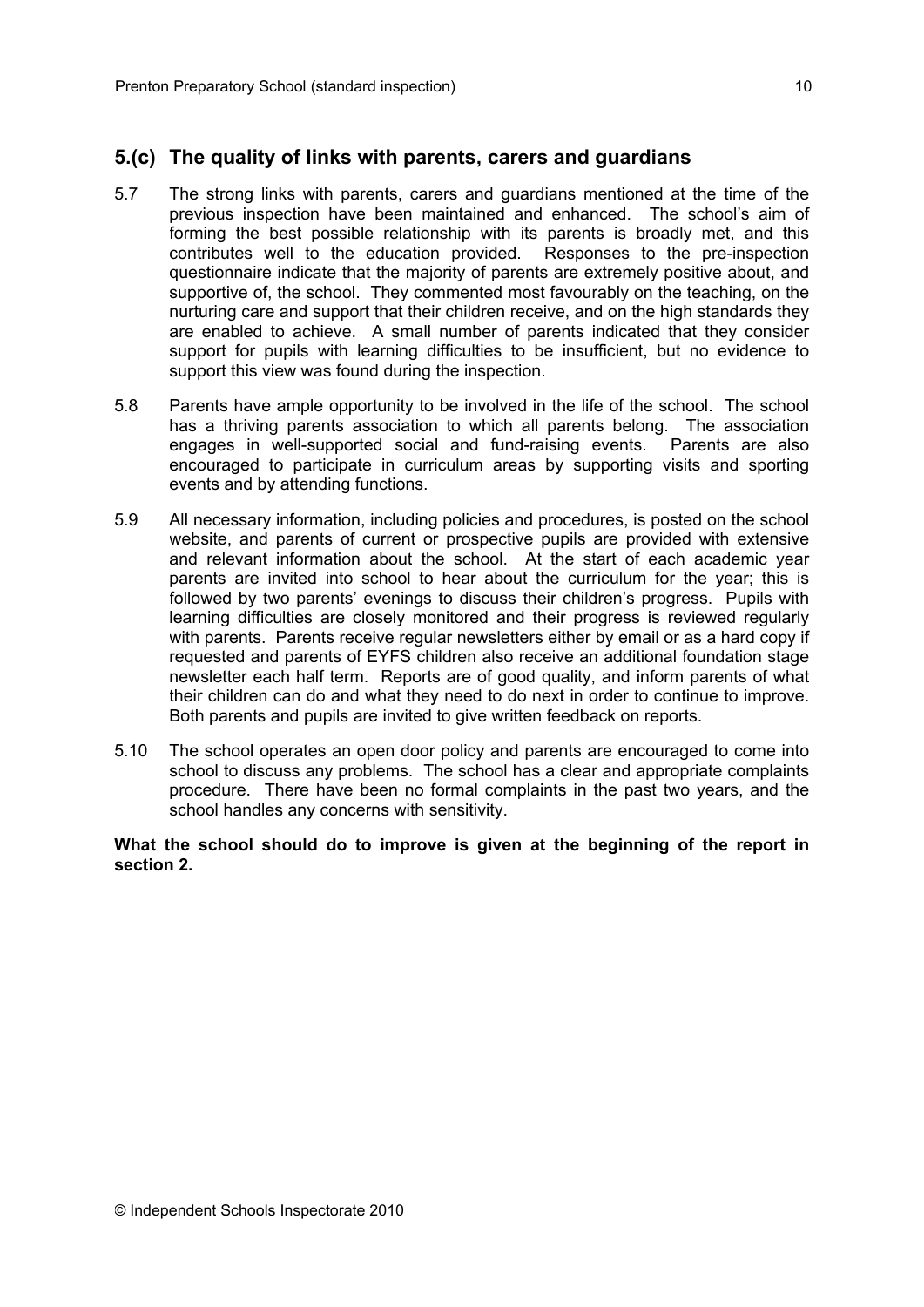## **6. THE EFFECTIVENESS OF THE EARLY YEARS FOUNDATION STAGE**

## **6.(a) The overall effectiveness of the early years provision – how well the school meets the needs of children in the Early Years Foundation Stage**

6.1 The overall effectiveness of the EYFS is good, and fulfils the school's aim to meet the educational and emotional needs of all its children, including those under the age of three, in a caring and nurturing environment. Successful teaching and support nurtures the inquisitive minds, confidence and caring attitudes of the children. The staff show a thorough understanding of the children's needs, and have created a warm, welcoming environment where both academic progress and pastoral care are well balanced. Consequently, all children make very good progress in their learning from their different starting points. They enjoy their time at school and participate energetically in all activities. Processes for self-evaluation and continuous improvement are developing but are not yet sufficiently well established.

### **6.(b) The effectiveness of the leadership and management of the Early Years Foundation Stage**

6.2 Leadership and management of the EYFS are good. Comprehensive records, policies and procedures for the efficient management of the setting are in place and work well in practice to safeguard children and guarantee their well being. Inclusive practice is an integral feature of the EYFS. Staff have a strong vision for the development of the setting; however, the development plan lacks a clear focus of how planned improvements would benefit the children's development. No formal system is in place for monitoring the quality of the EYFS provision. There is a close and effective relationship with parents, who, in responses to the pre-inspection questionnaire and in discussion, are highly supportive of the school, particularly the care given to their children. Every opportunity is taken to inform parents of their child's progress and give clear information about the learning environment. There are valuable links with relevant external agencies and with the local authority advisors, who support professional development. Staff make good use of resources and work well together. They are suitably qualified and well deployed, and a high staff-pupil ratio ensures that children's needs are fully met.

## **6.(c) The quality of the provision in the Early Years Foundation Stage**

6.3 The quality of the provision is good overall. Staff throughout the setting provide strong support, resulting in the children's excellent personal development, positive attitudes and enthusiasm for learning. Detailed and thorough planning is used flexibly to encompass spontaneous learning and allow for the interests of the children to be a focus. Children of all ages learn and develop well through play and valuable first-hand experiences both indoors and outside, the youngest children benefiting from the positive role models set by the older children. The outdoor environment is used well to promote learning but is not readily accessible to children in the reception class. Children are exposed to a language-rich environment in which adults model language well. Problem-solving and decision-making are enthusiastically encouraged and staff knowledge of the children's needs enable all children to be involved. Thorough initial and ongoing observational assessment identifies what children can do, but does not regularly identify what children must do to progress further. All staff guide and support children well, providing safe and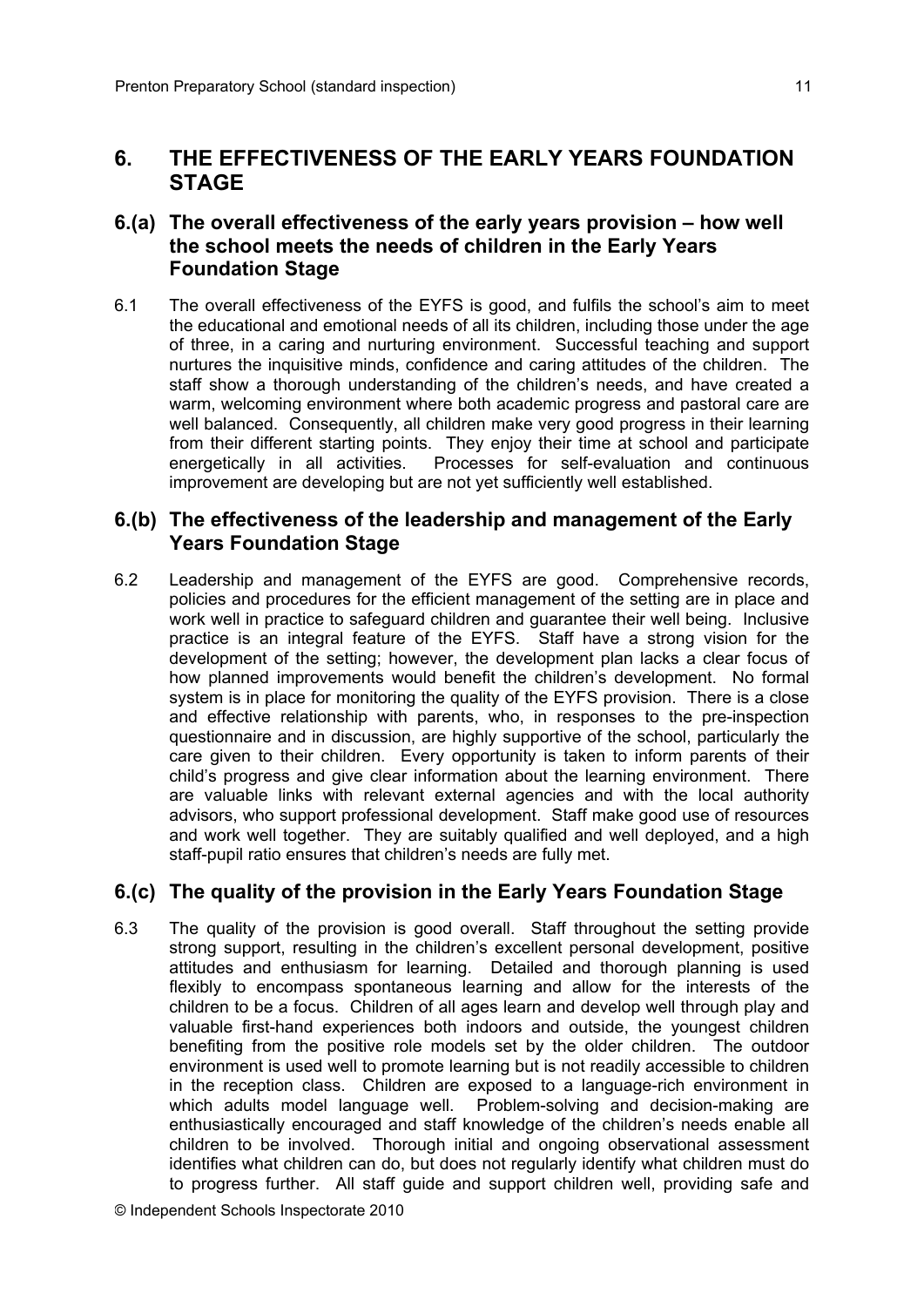clear routines for them. Children enjoy the healthy snacks they bring to school and the sociable nature of snack time and lunchtime. The school does not provide the appropriate ratio of washbasins to toilets within the EYFS.

## **6.(d) Outcomes for children in the Early Years Foundation Stage**

6.4 Outcomes for children of all ages and capabilities are good overall, and outstanding in some areas. Most children make at least good progress during their time in the EYFS and enter Year 1 with skills which are generally above average for their age. Progress is particularly rapid in areas such as speaking and listening, phonological awareness and mathematical skills; children have a very good understanding of mathematical concepts such as shape, space and measures; their counting ability is strong. Personal development is outstanding for children of all ages. Knowledge and understanding of the world are developed through first-hand experiences, and children talk about their learning activities with growing confidence and clarity of expression. Behaviour is exemplary and is effectively managed through gentle reminders and the underlying rules and expectations. Children develop a strong awareness of personal safety and they comply with the simple rules that relate to this.

## **Compliance with statutory requirements for children under three**

6.5 The school's registered provision for childcare meets the requirements of the Childcare Act 2006 and no action is required.

## **Complaints since the last inspection**

6.6 Since the last inspection there have been no complaints made to Ofsted that required any action to meet national requirements.

#### **Section 2 includes what the Early Years Foundation Stage should do to improve its provision**